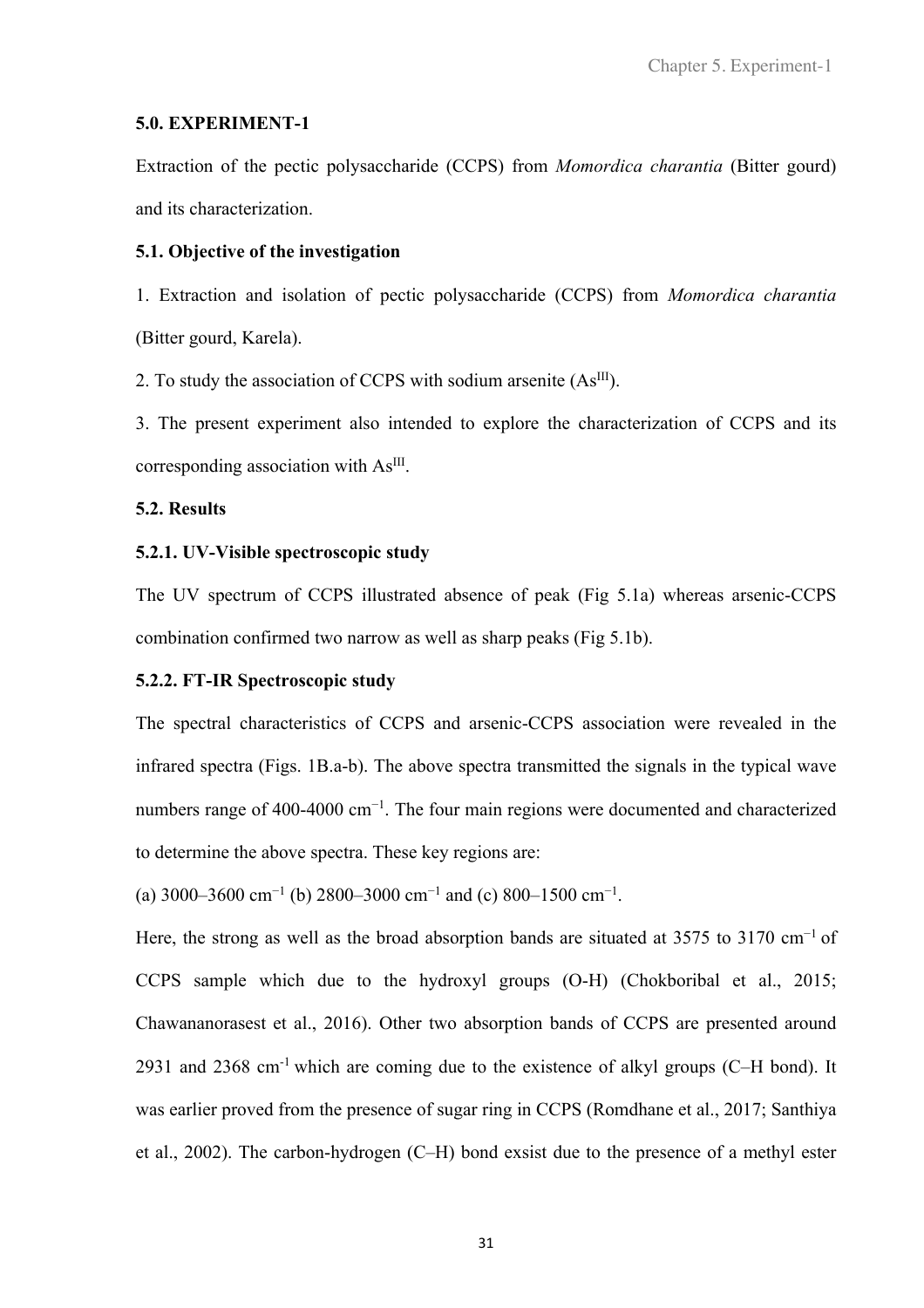group (OCH3) (Fig 2.a). The two spectral peaks position at  $1760-1730$  cm<sup>-1</sup> and  $1650-1600$ cm−1 are generally allocated to the ester carbonyl (C-O) along with unesterified carboxylate (COO<sup>−</sup> ) ions group in a different order (Chatjigakis et al., 1998; Manrique and Lajolo, 2002). De Paula 1998 reported that the weak band position at 1736 cm<sup>-1</sup> corresponds to the C=O stretching vibration mood of the carboxylic group  $(C=O)$  of galacturonate acid and the strong band position between at 1650–1600 cm−1 corresponds to the aromatics of C=O and C=C vibrations. Our results are similar in its pattern of band position and this is in agreement with the earlier findings (Zhang et al., 2018) (Fig 2.a). The spectral characters are noted in the FTIR spectrum pattern of the CCPS in the fingerprint regions  $(800-1500 \text{ cm}^{-1})$  which are mainly assigned to the vibrational position of the glucose monomer at the spectral position at 1300-1500 cm-1. It corresponds to the vibrational modes related to the bending and deformations of the groups containing a carbon and hydrogen atom (Kizil et al., 2002; Deeyai et al., 2013). Our results showed that the vibrational band position at 1248 cm-1 which (Fig 5.2.a) is attributed to the C-O-H deformation approach. A different vibrational band position at  $1160 \text{ cm}^{-1}$  is assumed to be assigned to the coupling modes of C–C and C–O stretching mode. The α- and β-conformers of carbohydrates could be distinguished based on vibrational modes in the anomeric region from 750 to 1000 cm−1 (Azmi et al., 2012) where the absorption bands are situated around 891 and 844 cm<sup>-1</sup>. This is well known for the  $\alpha$ conformer and β-conformer respectively (Cunha et al., 2017). The spectra of As<sup>III</sup>-CCPS association were also dominated by a broad-band position in the same region for the stretching vibration modes of C-O and O-H groups (Fig 5.2.b). However, this interaction is assigned to the C-H which confirms no presence of protein (Zhang et al., 2018).

# **5.2.3. XRD spectroscopy**

Multiple diffusing regions of spectra have also observed in CCPS-arsenic association (Fig 5.3b). When x-ray diffraction was passed through in CCPS which is compared with the free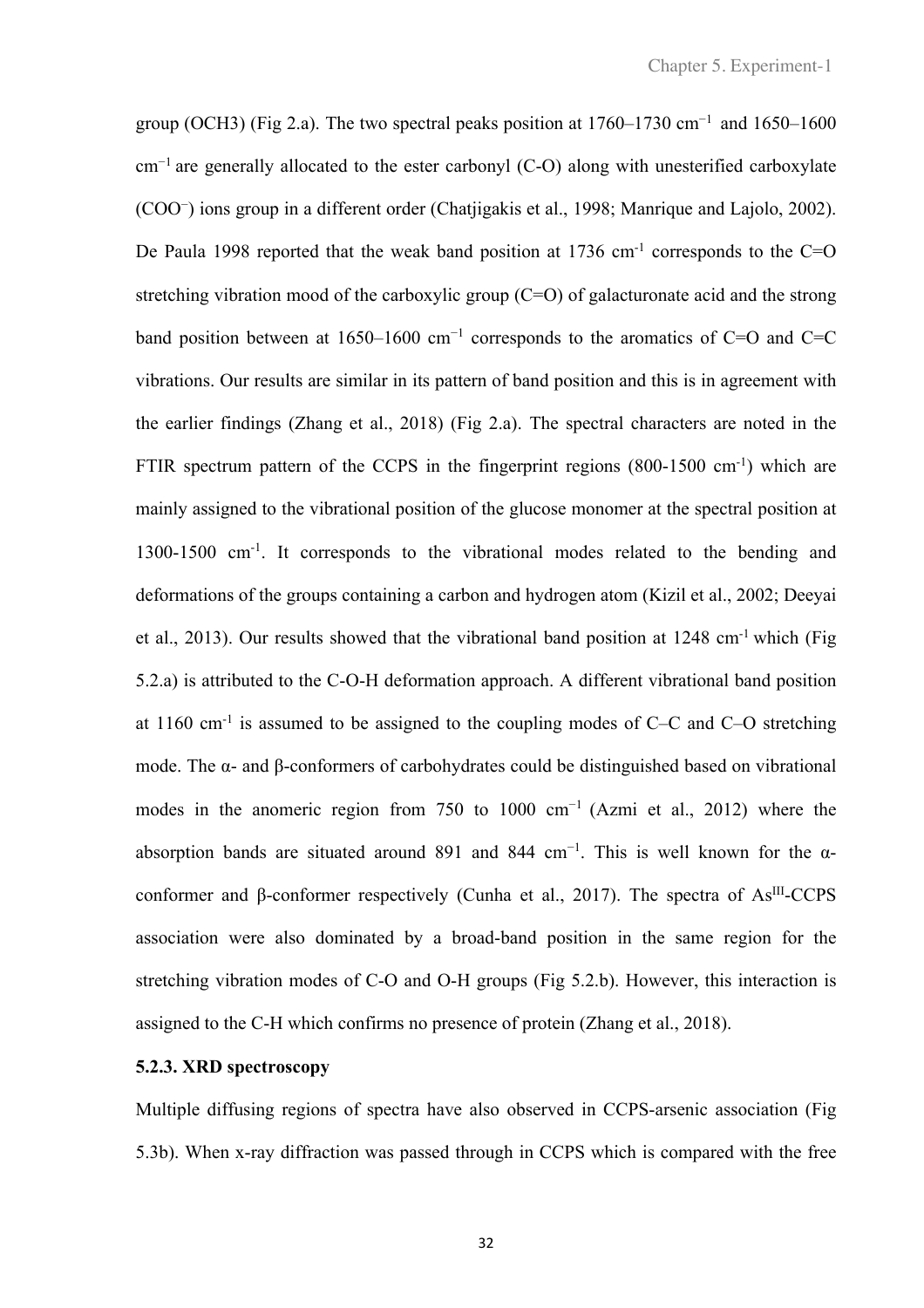CCPS (Fig 5.3a). Whereas, in free CCPS structure, was not attributed in any diffused regions of spectra. It is also to be noted that, diffraction regions are attributed in the presence of arsenic (Fig 5.3b).

# **5.2.4. <sup>1</sup>H NMR spectroscopy**

Here the CCPS structure has been analyzed using the <sup>1</sup>H NMR spectrum. The signals in the regions of 5.50–4.90 and 4.90–4.30 ppm were devoted to the presence of α-anomers and βanomers protons. These results have confirmed that α-glycosidic and β-glycosidic linkages have existed in CCPS. Signals in the range of 5.12-4.90 ppm in CCPS (Fig 5.4a and 5.4b) spectrum have been attributed to galacturonate acid residues (Peng et al., 2012).

#### **5.2.5. SEM & TEM study**

The SEM study has primarily highlighted the difference between the CCPS and arsenic-CCPS association. It could also be understood from Fig 5.5A and 5.5B. The difference between the CCPS and arsenic-CCPS has confirmed the diffraction image of the TEM. It can be seen in Fig 5.5D. The circle along with the white spot is identified only for the arsenic-CCPS. The corresponding arsenic-CCPS composition planes were also identified. The smaller circle stands for As (102) whereas the larger one correspondence to As (212). The black spots of the TEM image see fig. 5.4C is due to the presence of this metalloid present in CCPS (Fig 5.5C).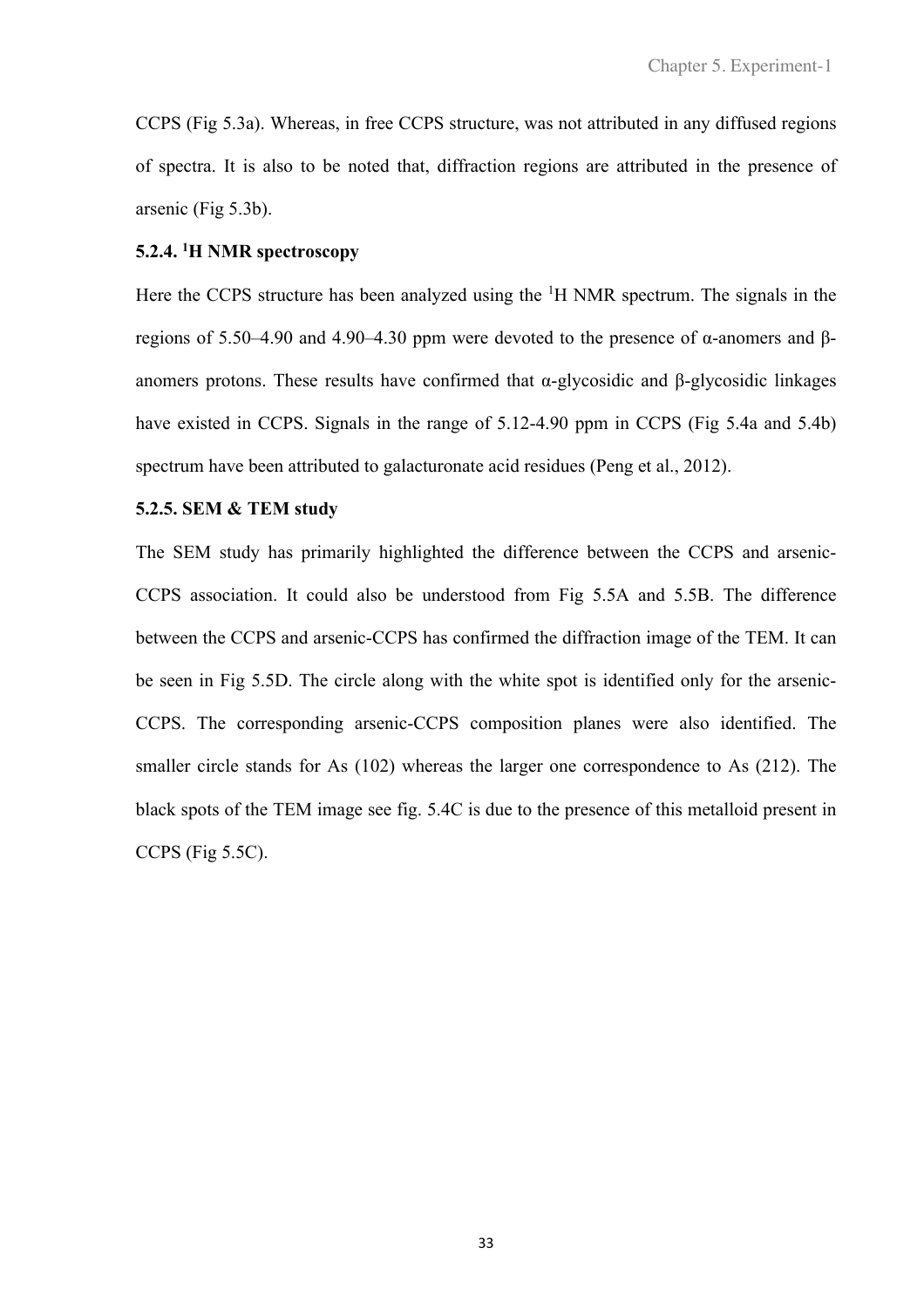



Fig 5.1. Represents the pattern of UV-visible spectroscopy absorbance of CCPS and  $As^{III}$  + CCPS association. (a) Indicates the UV-visible spectrogram absorbance of CCPS and (b) Indicates  $As<sup>III</sup> + CCPS$  association.



**Figure 5.2.**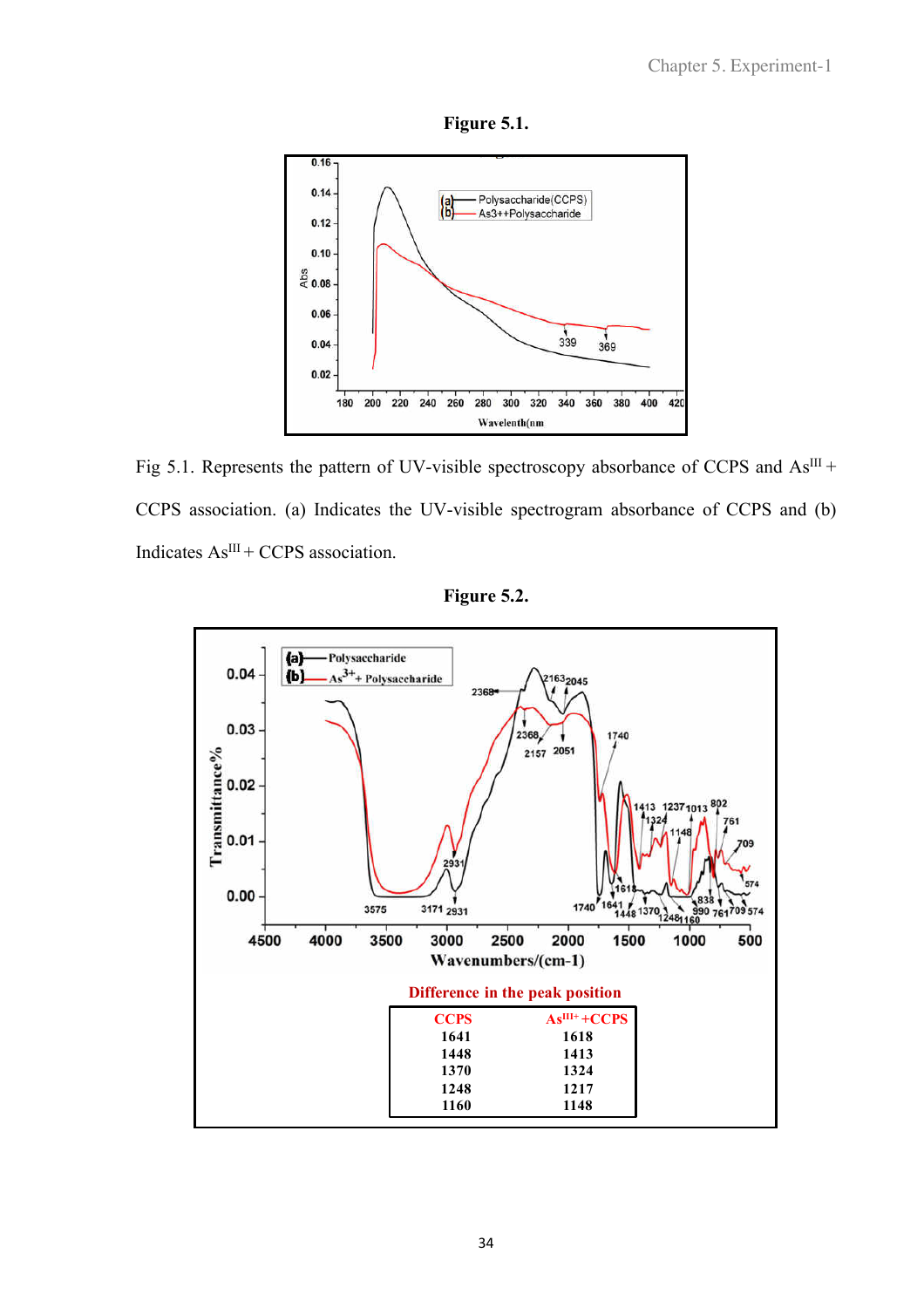Fig 5.2. Represents the Fourier transforms infrared spectrum (FTIR) of CCPS and  $As^{III}$  + CCPS. (a) Indicates the FTIR spectrum of CCPS and (b) Indicates the FTIR spectrum of As<sup>III</sup> + CCPS association.





Fig 5.3. Represents the X-ray diffraction spectroscopy patterns of CCPS and  $As^{III}$  + CCPS association. (a) Indicates the XRD pattern of CCPS, and (b) Indicates the XRD pattern of  $As<sup>III</sup> + CCPS.$ 

**Figure 5.4.** 



Fig 5.4. Represents the NMR spectrum patterns of CCPS and  $As<sup>III</sup> + CCPS$  association (a) Indicates the <sup>1</sup>H NMR pattern of CCPS and (b) Indicates <sup>1</sup>H NMR pattern of  $As^{III} + CCPS$ association.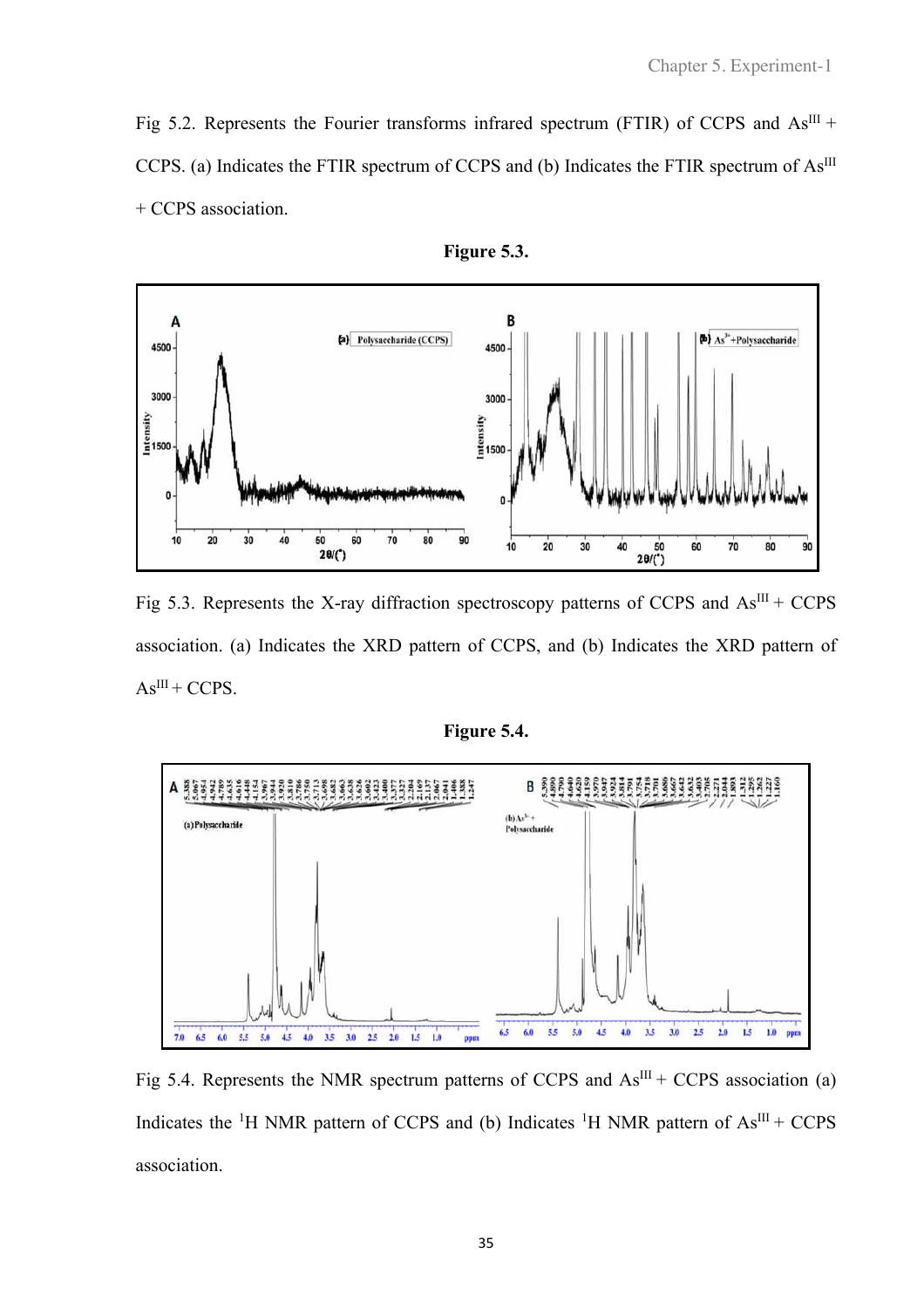



Fig 5.5. Represent the electron microscopic study of CCPS and  $As<sup>III</sup> + CCPS$  association. (A) Indicates the scanning electron microscopy (SEM) of CCPS, (B) Indicates SEM of  $As<sup>III</sup> +$ CCPS association, (C) Indicates the transmission electron microscopy (TEM) of  $As^{III} + CCPS$ association and (D) Indicates the Diffraction image of  $As<sup>III</sup> + CCPS$  association.

## **5.3. Discussion**

The mechanism of zinc chelation by this polysaccharide was reported earlier (Li et al., 2010). In this study we tested the binding capacity of polysaccharide from *Momordica charantia*  with sodium arsenite *in vitro*. We observed the intensity changes and structural characterization of CCPS and arsenic-CCPS association by UV, FTIR, XRD and TEM analysis. Here we noted generation of the two narrow but sharp peaks of UV-spectrum due to the association of arsenic and CCPS but no such peak was found in case of pectic polysaccharide alone. These spectra have been elaborated in Fig 5.1.a and 5.1.b. Zhang et al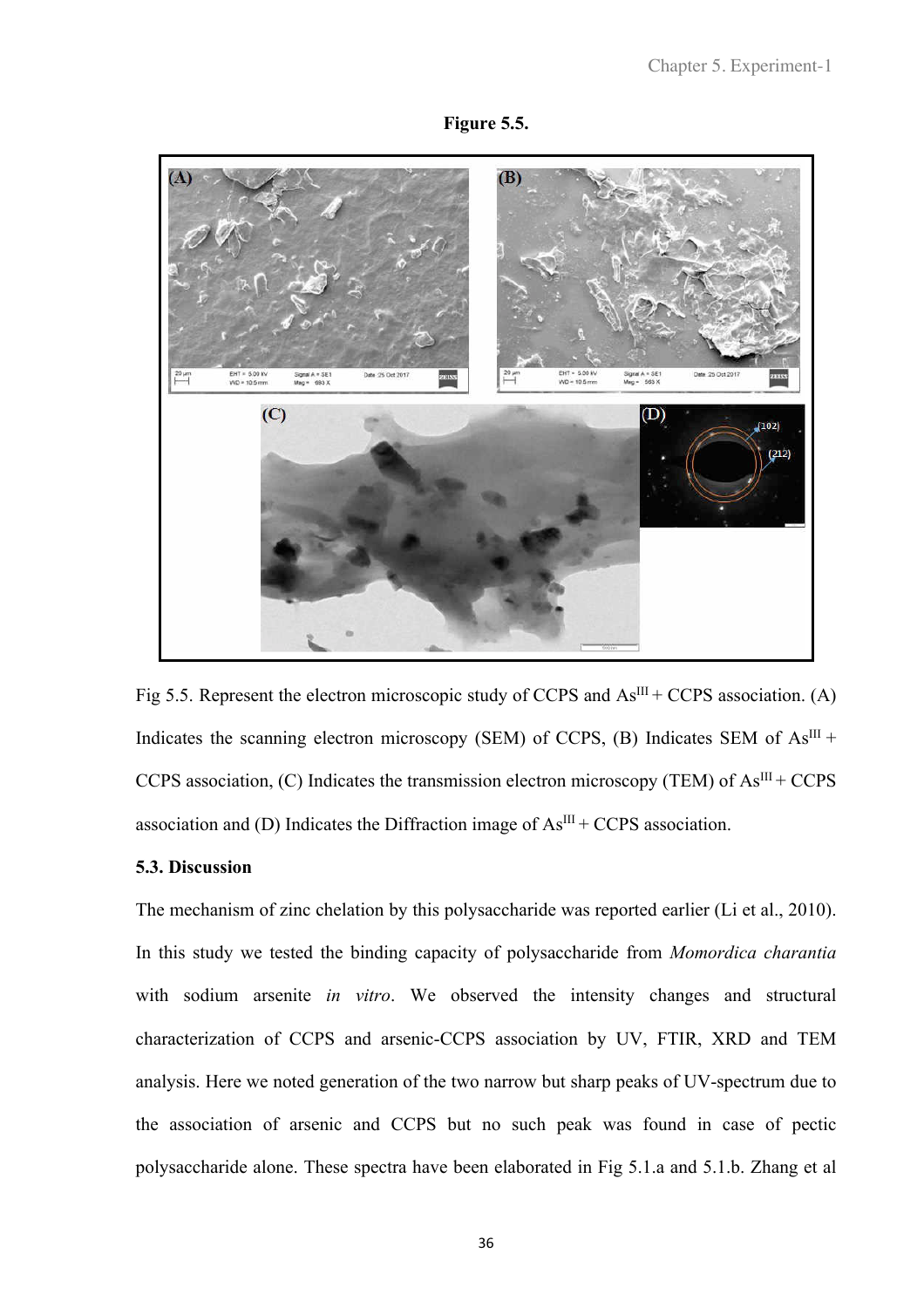2018 reported that absence of the peaks at 180 between 260 nm reveals absence of protein. This information has confirmed the purity of polysaccharide. Similar type of result of the present investigation was also reported by Panda et al., 2015 where pure form of CCPS was obtained. The FTIR spectrum of CCPS and arsenic-CCPS association has been characterized based on the functional groups and different band peaks position i.e. peak position was upshifted and downshifted. These spectra have been elaborated in Fig 5. 2.a and 5.2.b. In the FTIR spectrum of CCPS with and or without arsenic association. Here, the spectrogram alteration including the band position shifting and the band intensity alteration are important factors for the characterization between the CCPS and arsenic-CCPS association. The comparison between the peak shift positions, i.e., the peak shift in the absorption bands of the bared molecule of CCPS and its arsenic bound complex indicates the possible interactions between the functional groups. The position of infrared peaks of polysaccharide alone was observed at 1641, 1448, 1370, 1248 and 1160  $cm^{-1}$  (Fig 5.2.a). The sodium arsenite-CCPS associated peak positions have been also observed at 1618, 1413, 1324, 1237 and 1148 cm-1 region respectively (Fig 5.2.a.). All the above mentioned bands illustrate the downshift of 11- 46 cm-1 in case of CCPS-sodium arsenite association in comparison with pure form of CCPS. These huge down and up shifts in the peak positions indicated the involvement of the functional groups like carboxyl, carbonyl, and hydroxyl groups during CCPS and sodium arsenite association (Fig 5.2.b). The changes in the band intensity have been also observed along with the shift in the corresponding band situation. Shift in the infrared bands accompanied by an alteration in intensity associated with these functional groups. It advocates the direct interaction of sodium arsenite with the moieties of these functional groups of pure CCPS. The functional group of this spectrogram alteration and the band intensity changes specify that CCPS bears possible chelated property due to the presence of potential reactive sites in its structure. In case of CCPS, the broad absorption of peak position